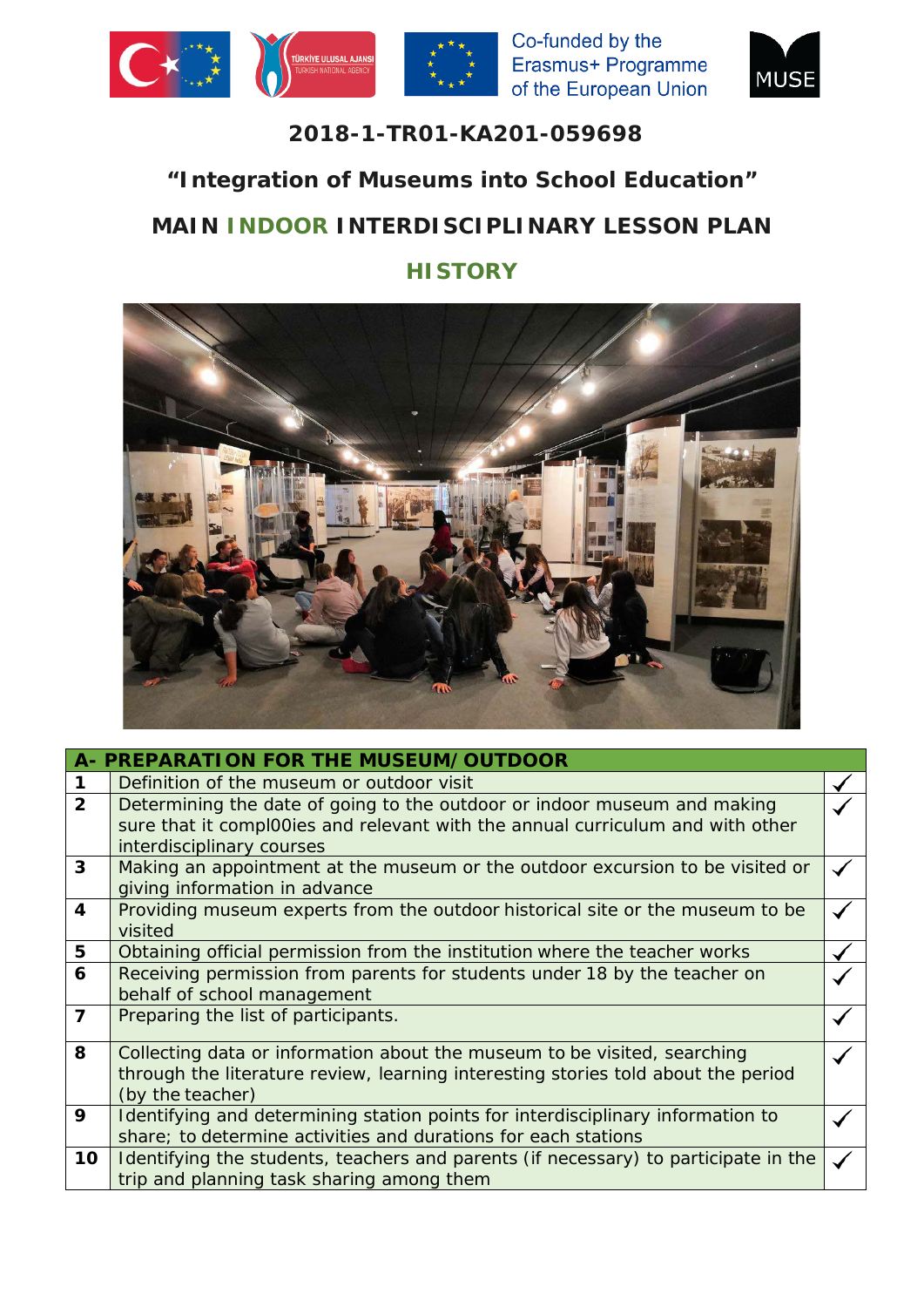| 11              | Making a calculation for approximately expected expenses of the course to be    |  |
|-----------------|---------------------------------------------------------------------------------|--|
|                 | held in the museum or outdoor excursion                                         |  |
| 12 <sub>2</sub> | Knowing the general facilities of the museum in advance and preparing the       |  |
|                 | excursion plan (toilet, parking, cafeteria, stopover for breaks, etc.)          |  |
| 13 <sup>7</sup> | Determining and setting up the rules that the students will obey in the museum  |  |
|                 | or the outdoor excursion and to remind these rules to the participants          |  |
| 14              | Giving information about the museum or outdoor excursion visit                  |  |
| 15              | Preparing the museum or outdoor excursion lesson plan                           |  |
| 16              | Preparing activities, worksheets, pre-test and post-test questionnaires and     |  |
|                 | evaluation scales for these documents.                                          |  |
| 17              | Preparation and taking security measures related to the trip.                   |  |
| 18              | Implementation of a knowledge test to increase students' curiosity and motivate |  |
|                 | them for expeditionary learning before the trip                                 |  |

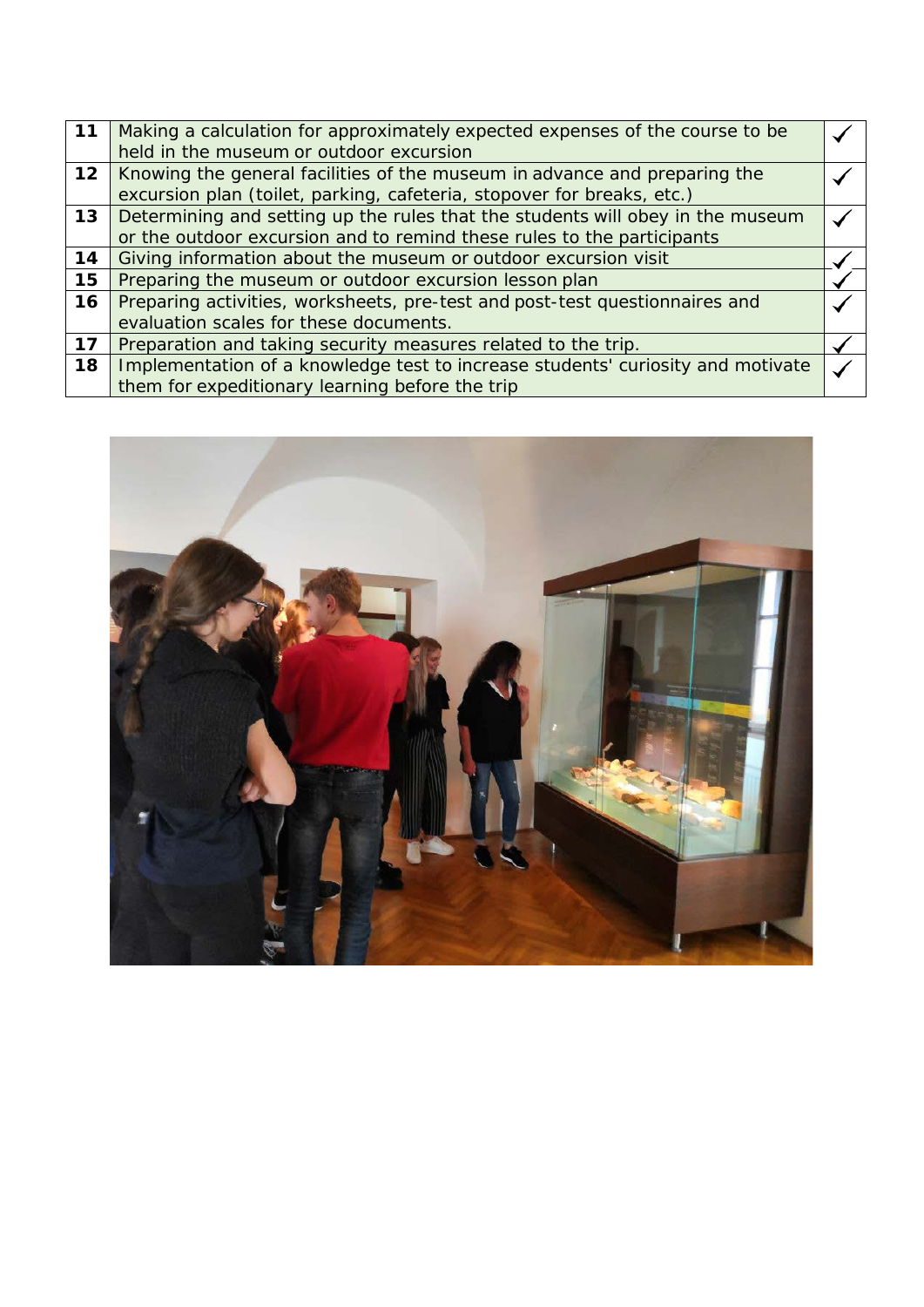#### **EXPEDITIONARY INTERDISCIPLINARY LESSON PLAN FOR MUSEUMS OR INDOOR /OUTDOOR CLASSROOMS**

| 1                       | NAME OF THE SCHOOL               | OŠ Grm                                                                                         |  |  |
|-------------------------|----------------------------------|------------------------------------------------------------------------------------------------|--|--|
| $\overline{2}$          | <b>LESSON</b>                    | History (The Archaeological Image of Dolenjska)                                                |  |  |
| $\overline{3}$          | <b>CLASS / CLASSES</b>           | 5 <sup>th</sup> grade                                                                          |  |  |
| $\overline{\mathbf{4}}$ | <b>TOTAL TIME</b>                | $40' + 40' + 40'$                                                                              |  |  |
|                         |                                  | 2 hours                                                                                        |  |  |
| 5                       | <b>MUSEUM TO VISIT</b>           | Museum of Dolenjska                                                                            |  |  |
|                         |                                  | Museum holds permanent and temporary                                                           |  |  |
|                         |                                  | exhibits: archaeological, ethnological, cultural<br>history, contemporary history, art history |  |  |
| 6                       | PLACE AND TIME OF                | School entrance - 08.00 AM                                                                     |  |  |
|                         | <b>DEPARTURE</b>                 |                                                                                                |  |  |
| $\overline{\mathbf{z}}$ | PLACE AND TIME OF ARRIVAL        | School entrance -11.30 AM                                                                      |  |  |
| 8                       | <b>AIMS / OBJECTIVES</b>         | AIMS:                                                                                          |  |  |
|                         |                                  |                                                                                                |  |  |
|                         |                                  | 1. To have a better understanding of the                                                       |  |  |
|                         |                                  | history of Novo Mesto and the Dolenjska                                                        |  |  |
|                         |                                  | region                                                                                         |  |  |
|                         |                                  |                                                                                                |  |  |
|                         |                                  | 2. To be able to see first-hand the                                                            |  |  |
|                         |                                  | excavated artefacts and their connection                                                       |  |  |
|                         |                                  | to the lives of inhabitants in different time                                                  |  |  |
|                         |                                  | periods throughout the history                                                                 |  |  |
|                         |                                  | 3. To take an active role with the hands-on                                                    |  |  |
|                         |                                  | approach to solving different tasks and                                                        |  |  |
|                         |                                  | worksheets, which will aid in memory                                                           |  |  |
|                         |                                  | retention                                                                                      |  |  |
|                         |                                  |                                                                                                |  |  |
| 9                       | <b>OUTDOOR EXPEDITIONARY</b>     | 2 teachers                                                                                     |  |  |
|                         | LESSON STAFF (PARENTS /          |                                                                                                |  |  |
|                         | <b>TEACHERS)</b>                 |                                                                                                |  |  |
| 10                      | <b>TRANSPORTER &amp; VEHICLE</b> |                                                                                                |  |  |
|                         | <b>INFORMATION</b>               |                                                                                                |  |  |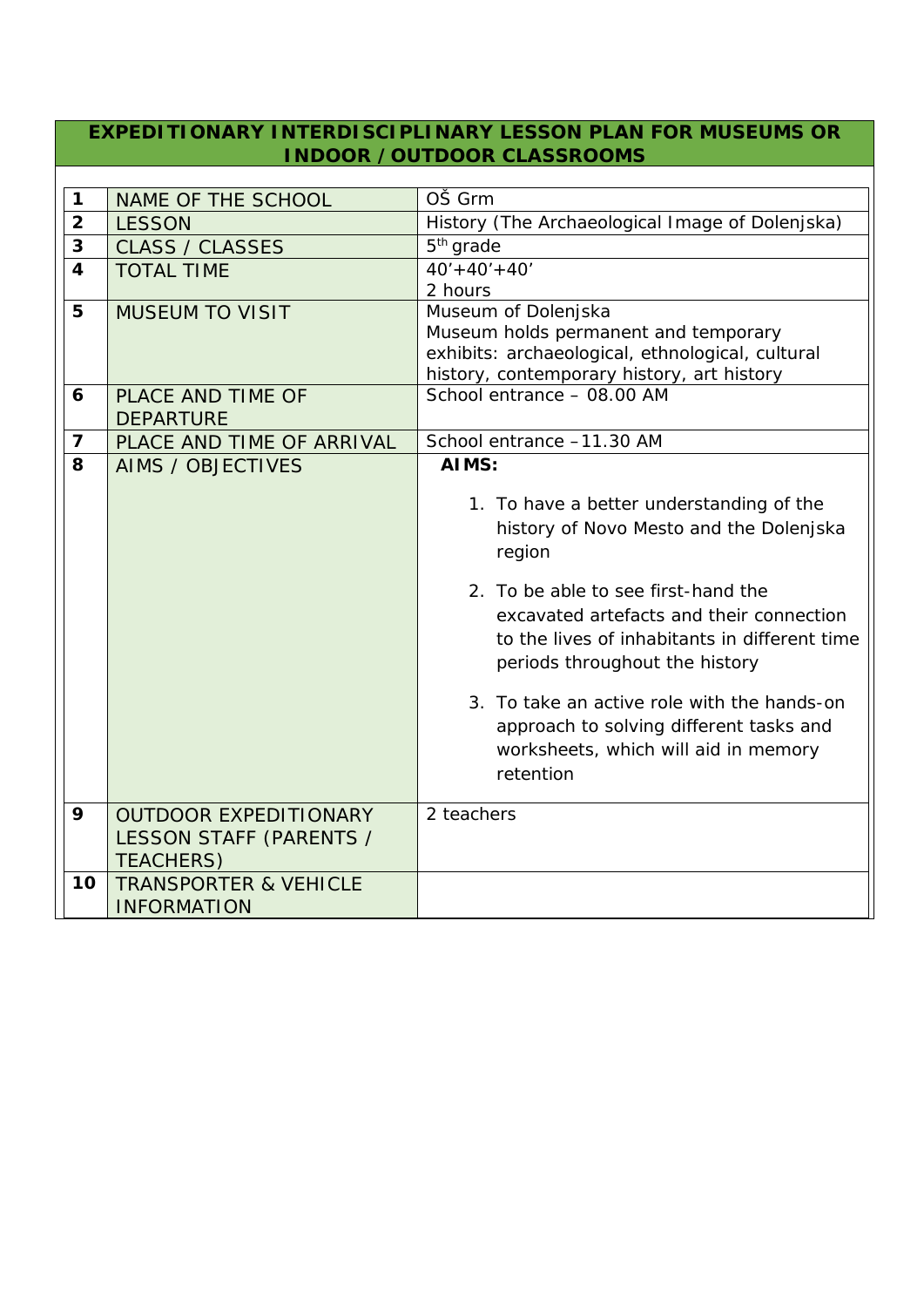

| 5TH CLASS HISTORY LESSON DAILY COURSE PLAN<br><b>CLASS</b><br>*Iron and Bronze Age<br><b>SUBJECT</b><br><b>DATE</b> |                           | <b>B-DURING MUSEUM/OUTDOOR SITES EXPEDITIONARY VISITS</b> |  |
|---------------------------------------------------------------------------------------------------------------------|---------------------------|-----------------------------------------------------------|--|
|                                                                                                                     |                           |                                                           |  |
| / TOPIC<br><b>COURSE</b><br>$40' + 40' + 40'$<br>2 hours<br><b>HOUR</b>                                             | 5 <sup>th</sup> gr<br>ade |                                                           |  |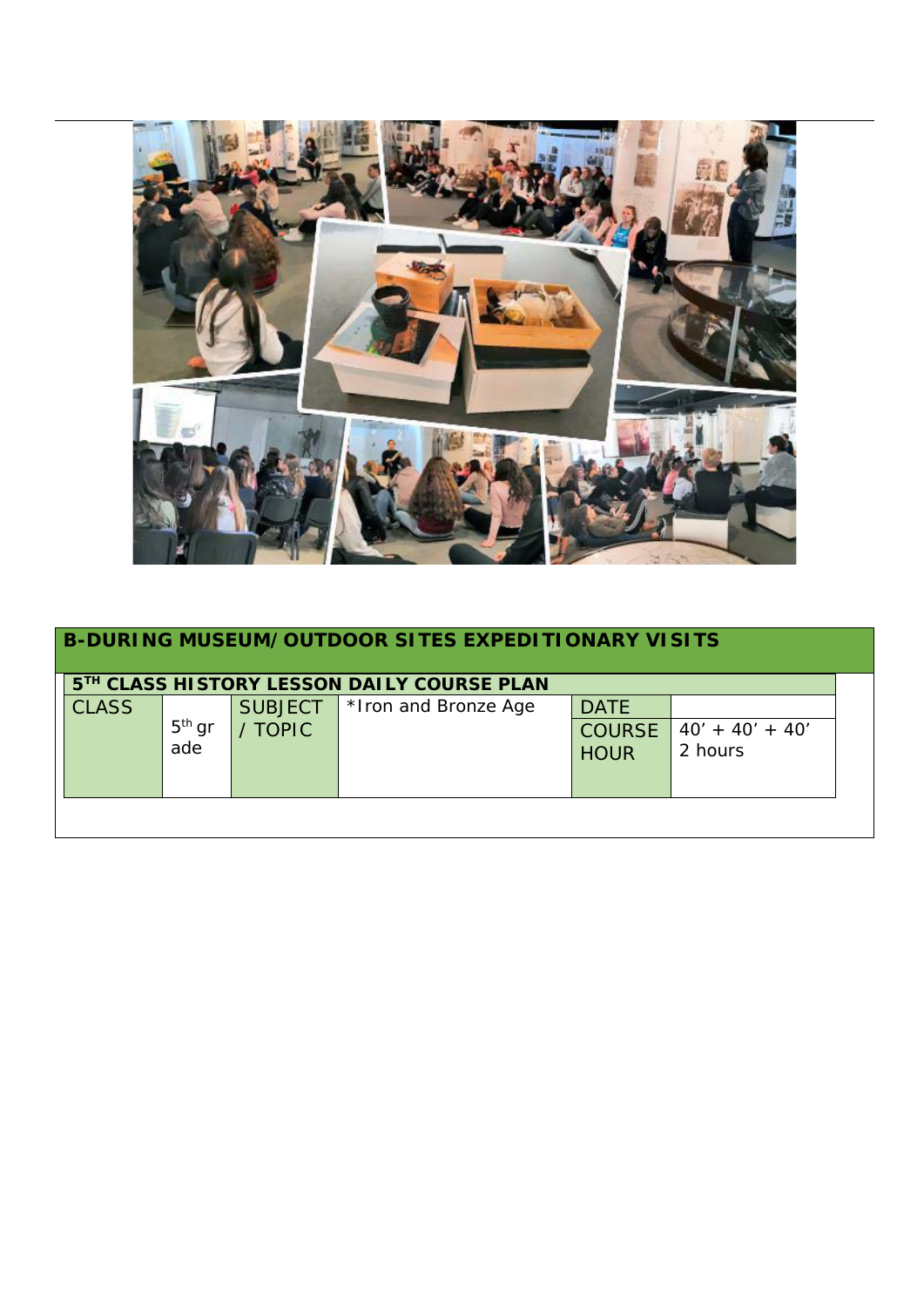| <b>OBJECTIVES:</b>                       |                                       |                                                                                                                                                                       |                                                                                                                                                                                                                                                                                                  |  |  |  |  |  |
|------------------------------------------|---------------------------------------|-----------------------------------------------------------------------------------------------------------------------------------------------------------------------|--------------------------------------------------------------------------------------------------------------------------------------------------------------------------------------------------------------------------------------------------------------------------------------------------|--|--|--|--|--|
|                                          |                                       |                                                                                                                                                                       |                                                                                                                                                                                                                                                                                                  |  |  |  |  |  |
|                                          |                                       |                                                                                                                                                                       | 1. To connect the museum visit and lesson content to topics discussed in<br>school classroom.                                                                                                                                                                                                    |  |  |  |  |  |
| <b>OBJECTIVES</b><br><b>ACHIEVEMENTS</b> |                                       |                                                                                                                                                                       | 2. To also connect History class to other school classes.                                                                                                                                                                                                                                        |  |  |  |  |  |
|                                          |                                       | 3. There is a direct connection to History lessons throughout the school<br>year where students learn about different time periods of the human<br>history. (History) |                                                                                                                                                                                                                                                                                                  |  |  |  |  |  |
|                                          |                                       | 4. To learn about migrations and economic development of the Dolenjska<br>region (Geography)                                                                          |                                                                                                                                                                                                                                                                                                  |  |  |  |  |  |
|                                          |                                       |                                                                                                                                                                       | 5. To measure, calculate and visualize time and distances (Math)                                                                                                                                                                                                                                 |  |  |  |  |  |
|                                          |                                       |                                                                                                                                                                       | 6. To learn about different cultures and art periods through time                                                                                                                                                                                                                                |  |  |  |  |  |
|                                          |                                       | <b>TEACHERS:</b>                                                                                                                                                      |                                                                                                                                                                                                                                                                                                  |  |  |  |  |  |
|                                          |                                       | 1. Implement new methods/techniques into the teaching process.                                                                                                        |                                                                                                                                                                                                                                                                                                  |  |  |  |  |  |
|                                          |                                       | <b>STUDENTS:</b>                                                                                                                                                      |                                                                                                                                                                                                                                                                                                  |  |  |  |  |  |
|                                          |                                       |                                                                                                                                                                       |                                                                                                                                                                                                                                                                                                  |  |  |  |  |  |
|                                          |                                       | 1. be able to connect the museum visit and lesson content to topics<br>discussed in school classroom                                                                  |                                                                                                                                                                                                                                                                                                  |  |  |  |  |  |
|                                          |                                       | 2. make a direct connection to history lessons throughout the school<br>year where students learn about different time periods of the<br>human history                |                                                                                                                                                                                                                                                                                                  |  |  |  |  |  |
|                                          |                                       |                                                                                                                                                                       | 3. relate to school subjects such as Geography, Math                                                                                                                                                                                                                                             |  |  |  |  |  |
|                                          |                                       | 4. learn about different cultures and art periods through time                                                                                                        |                                                                                                                                                                                                                                                                                                  |  |  |  |  |  |
|                                          | <b>CONCEPTS AND</b><br><b>TARGETS</b> |                                                                                                                                                                       | * THEMATIC: Students will be able to conceptualize the<br>passage of time and visualize different time periods. They will<br>have practical activities and will learn to use all available<br>resources to complete the given tasks.<br>* SPECIFIC: Iron and Bronze Age in the Dolenjska region, |  |  |  |  |  |
|                                          |                                       |                                                                                                                                                                       | learning about migrations and economic development of the<br>Dolenjska region.                                                                                                                                                                                                                   |  |  |  |  |  |
|                                          |                                       |                                                                                                                                                                       | * RELATIONSHIP BETWEEN DISCIPLINES: The lesson will have                                                                                                                                                                                                                                         |  |  |  |  |  |
|                                          |                                       |                                                                                                                                                                       | interdisciplinary relations to Geography - people and trade<br>economy with other regions, Art - different forms of artistic                                                                                                                                                                     |  |  |  |  |  |
|                                          |                                       |                                                                                                                                                                       | expression, etc.                                                                                                                                                                                                                                                                                 |  |  |  |  |  |
|                                          | <b>METHODS AND</b>                    |                                                                                                                                                                       | 1. Lecturing                                                                                                                                                                                                                                                                                     |  |  |  |  |  |
|                                          | <b>TECHNIQUES</b>                     |                                                                                                                                                                       | 2. Demonstrating<br>3. Collaborating                                                                                                                                                                                                                                                             |  |  |  |  |  |
|                                          |                                       |                                                                                                                                                                       | 4. Practical/creative activity                                                                                                                                                                                                                                                                   |  |  |  |  |  |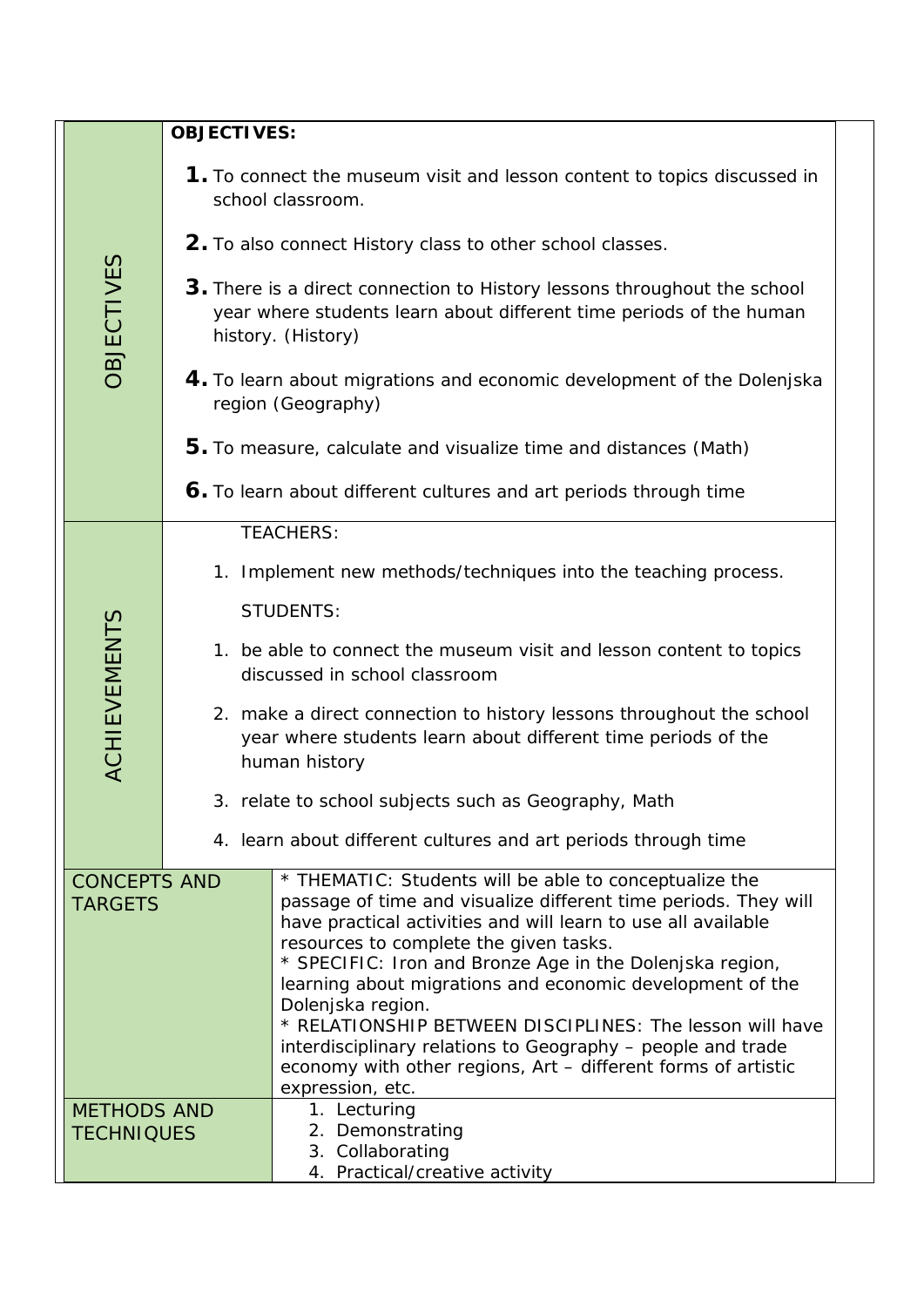|                                                                                                                                      |                                                                                                  | 5. Question & Answer             |                                                                                                                  |  |  |
|--------------------------------------------------------------------------------------------------------------------------------------|--------------------------------------------------------------------------------------------------|----------------------------------|------------------------------------------------------------------------------------------------------------------|--|--|
| 6. Observation<br>7. Brainstorming                                                                                                   |                                                                                                  |                                  |                                                                                                                  |  |  |
| 1. The teacher will provide students with paper and pencils<br><b>TOOL-MATERIAL</b><br>needed for completing the prepared worksheets |                                                                                                  |                                  |                                                                                                                  |  |  |
|                                                                                                                                      | (Products to be<br>used in the course)                                                           |                                  | 2. They will also be given access to a mobile app that will<br>"guide" them through the exhibit and tasks        |  |  |
|                                                                                                                                      | <b>ACTIVITIES TO BE</b><br><b>IMPLEMENTED</b>                                                    | will work in small groups."      | "Each student will complete their worksheet. For the<br>completion of all the tasks from the mobile app, student |  |  |
|                                                                                                                                      |                                                                                                  |                                  | PROCESSING AND IMPLEMENTATION OF THE LESSON                                                                      |  |  |
| Making observations in the museum<br><b>OBSERVATION</b><br>environment                                                               |                                                                                                  |                                  |                                                                                                                  |  |  |
| Having previous information from school<br>classes about<br><b>INFORMING</b>                                                         |                                                                                                  |                                  |                                                                                                                  |  |  |
|                                                                                                                                      | <b>PROCESS</b>                                                                                   | <b>DATA</b><br><b>COLLECTION</b> | Collecting new information in the open-air<br>environment                                                        |  |  |
| <b>SAMPLE</b><br><b>COLLECTION (IF</b><br><b>AVAILABLE)</b>                                                                          |                                                                                                  |                                  |                                                                                                                  |  |  |
| <b>PROCEDURE</b>                                                                                                                     |                                                                                                  |                                  |                                                                                                                  |  |  |
| $\mathbf{1}$                                                                                                                         |                                                                                                  |                                  | Hearing a short lecture about the Iron and Bronze Age in the Dolenjska region.                                   |  |  |
| $\overline{2}$                                                                                                                       | Watching a video presentation about the most important archaeological findings in<br>the region. |                                  |                                                                                                                  |  |  |
| 3                                                                                                                                    | Distributing the needed tools and materials for the practical activity to the<br>students.       |                                  |                                                                                                                  |  |  |
| $\overline{\mathbf{4}}$                                                                                                              | Free exploration of the museum area dedicated to Iron and Bronze Age, observing<br>artefacts.    |                                  |                                                                                                                  |  |  |
| 5                                                                                                                                    |                                                                                                  |                                  | Completing the paper worksheets and questionnaires/tasks from the mobile app.                                    |  |  |
| 6                                                                                                                                    | Checking the results of the completed tasks through group discussion.                            |                                  |                                                                                                                  |  |  |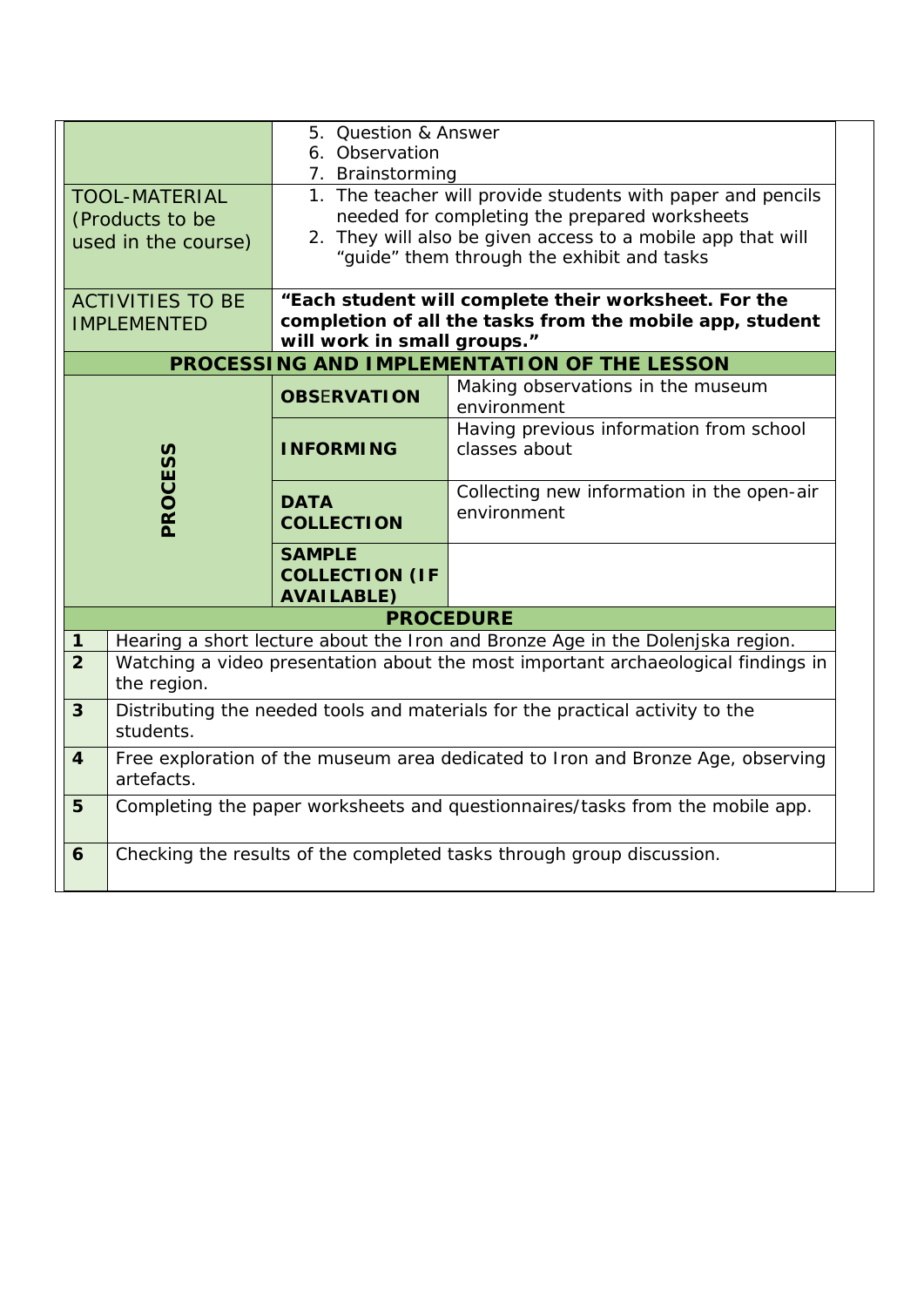| <b>EVALUATION</b> | Visual Complementary Test - Students perform a visual<br>1<br>complementary test by comparing completed<br>worksheets with each other and the<br>text/photos/artefacts found in the museum.<br>$\overline{2}$<br>Making a group discussion about the museum visit.<br>Students discuss among themselves about the important |
|-------------------|-----------------------------------------------------------------------------------------------------------------------------------------------------------------------------------------------------------------------------------------------------------------------------------------------------------------------------|